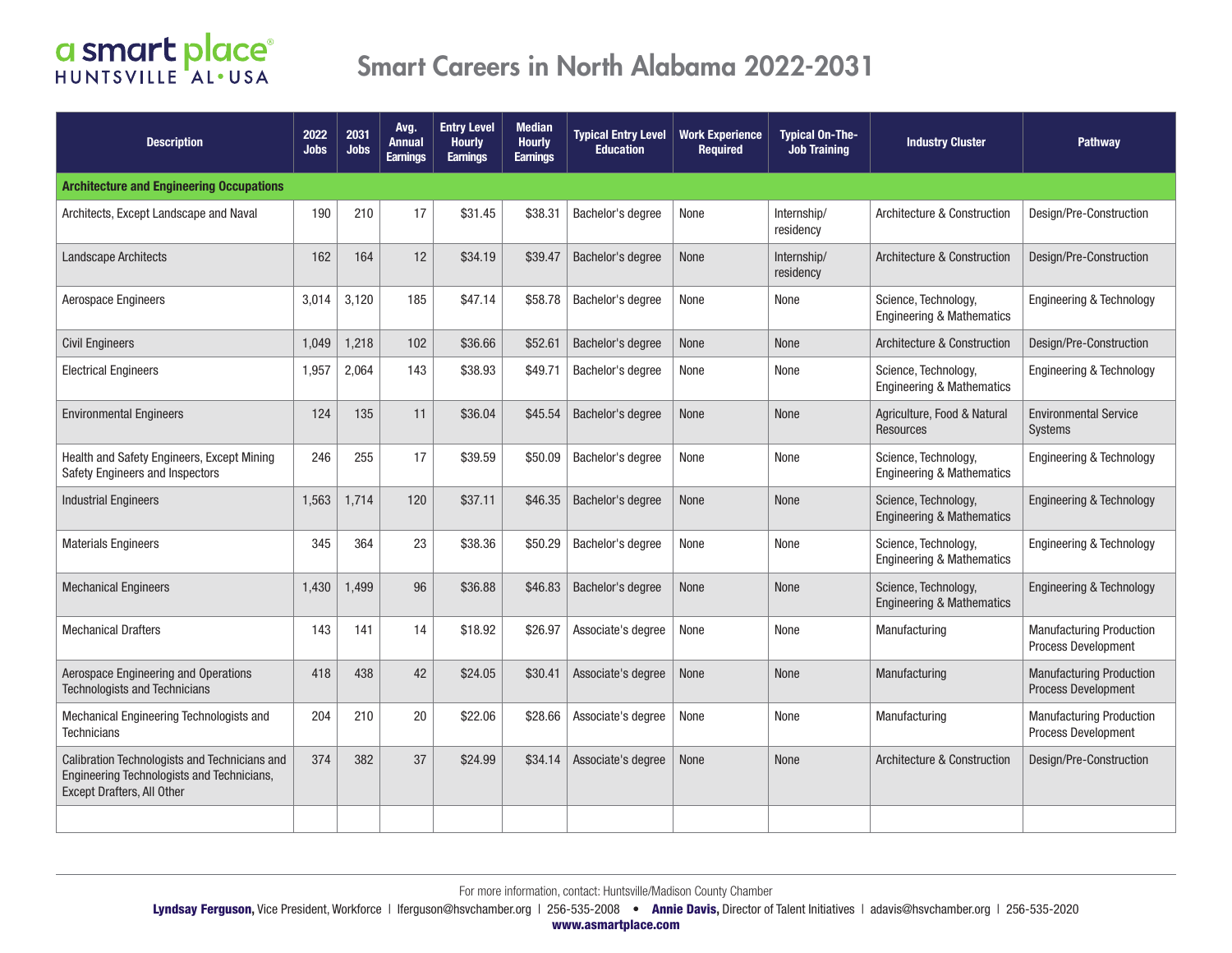| <b>Description</b>                                                               | 2022<br><b>Jobs</b> | 2031<br><b>Jobs</b> | Avg.<br>Annual<br><b>Earnings</b> | <b>Entry Level</b><br><b>Hourly</b><br><b>Earnings</b> | <b>Median</b><br><b>Hourly</b><br><b>Earnings</b> | <b>Typical Entry Level</b><br><b>Education</b> | <b>Work Experience</b><br><b>Required</b> | <b>Typical On-The-</b><br><b>Job Training</b> | <b>Industry Cluster</b>                            | Pathway                                            |  |  |
|----------------------------------------------------------------------------------|---------------------|---------------------|-----------------------------------|--------------------------------------------------------|---------------------------------------------------|------------------------------------------------|-------------------------------------------|-----------------------------------------------|----------------------------------------------------|----------------------------------------------------|--|--|
| Arts, Design, Entertainment, Sports, and Media Occupations                       |                     |                     |                                   |                                                        |                                                   |                                                |                                           |                                               |                                                    |                                                    |  |  |
| <b>Commercial and Industrial Designers</b>                                       | 101                 | 110                 | 11                                | \$20.19                                                | \$31.04                                           | Bachelor's degree                              | None                                      | None                                          | Arts, Audio/Video Technology<br>& Communications   | <b>Visual Arts</b>                                 |  |  |
| <b>Graphic Designers</b>                                                         | 262                 | 280                 | 27                                | \$18.45                                                | \$30.54                                           | Bachelor's degree                              | None                                      | <b>None</b>                                   | Arts, Audio/Video Technology<br>& Communications   | <b>Visual Arts</b>                                 |  |  |
| Actors                                                                           | 65                  | 90                  | 11                                | \$16.12                                                | \$27.07                                           | Some college, no<br>degree                     | None                                      | Long-term on-<br>the-job training             | Marketing                                          | Merchandising                                      |  |  |
| <b>Public Relations Specialists</b>                                              | 289                 | 314                 | 30                                | \$23.82                                                | \$32.91                                           | Bachelor's degree                              | None                                      | None                                          | <b>Marketing</b>                                   | <b>Marketing Communications</b>                    |  |  |
| <b>Technical Writers</b>                                                         | 293                 | 302                 | 27                                | \$27.90                                                | \$33.33                                           | Bachelor's degree                              | Less than 5<br>years                      | Short-term on-<br>the-job training            | Arts, Audio/Video Technology<br>& Communications   | Journalism & Broadcasting                          |  |  |
|                                                                                  |                     |                     |                                   |                                                        |                                                   |                                                |                                           |                                               |                                                    |                                                    |  |  |
| <b>Business and Financial Operations Occupations</b>                             |                     |                     |                                   |                                                        |                                                   |                                                |                                           |                                               |                                                    |                                                    |  |  |
| <b>Compliance Officers</b>                                                       | 359                 | 381                 | 31                                | \$22.81                                                | \$38.65                                           | Bachelor's degree                              | None                                      | Moderate-term<br>on-the-job<br>training       | Government & Public<br>Administration              | Governance                                         |  |  |
| <b>Cost Estimators</b>                                                           | 354                 | 367                 | 34                                | \$26.57                                                | \$31.75                                           | Bachelor's degree                              | None                                      | Moderate-term<br>on-the-job<br>training       | Architecture & Construction                        | Design/Pre-Construction                            |  |  |
| <b>Human Resources Specialists</b>                                               | 1,327               | 1,370               | 133                               | \$23.60                                                | \$31.90                                           | Bachelor's degree                              | None                                      | None                                          | <b>Business Management &amp;</b><br>Administration | <b>Human Resources</b><br>Management               |  |  |
| Logisticians                                                                     | 2,824               | 3,081               | 286                               | \$39.36                                                | \$48.28                                           | Bachelor's degree                              | None                                      | None                                          | Transportation, Distribution<br>& Logistics        | Logistics Planning &<br><b>Management Services</b> |  |  |
| <b>Management Analysts</b>                                                       | 2,080               | 2,265               | 218                               | \$37.07                                                | \$47.97                                           | Bachelor's degree                              | Less than 5<br>years                      | <b>None</b>                                   | <b>Business Management &amp;</b><br>Administration | <b>Operations Management</b>                       |  |  |
| Training and Development Specialists                                             | 608                 | 648                 | 62                                | \$25.07                                                | \$33.45                                           | Bachelor's degree                              | Less than 5<br>years                      | None                                          | <b>Business Management &amp;</b><br>Administration | <b>Human Resources</b><br>Management               |  |  |
| Market Research Analysts and Marketing<br><b>Specialists</b>                     | 790                 | 965                 | 105                               | \$20.11                                                | \$28.49                                           | Bachelor's degree                              | None                                      | None                                          | <b>Marketing</b>                                   | <b>Marketing Research</b>                          |  |  |
| Project Management Specialists and Business<br>Operations Specialists, All Other | 2,976               | 3,117               | 238                               | \$39.04                                                | \$49.05                                           | Bachelor's degree                              | None                                      | None                                          | Marketing                                          | <b>Marketing Research</b>                          |  |  |
| <b>Accountants and Auditors</b>                                                  | 2,566               | 2,634               | 237                               | \$25.29                                                | \$32.23                                           | Bachelor's degree                              | None                                      | <b>None</b>                                   | Finance                                            | Accounting                                         |  |  |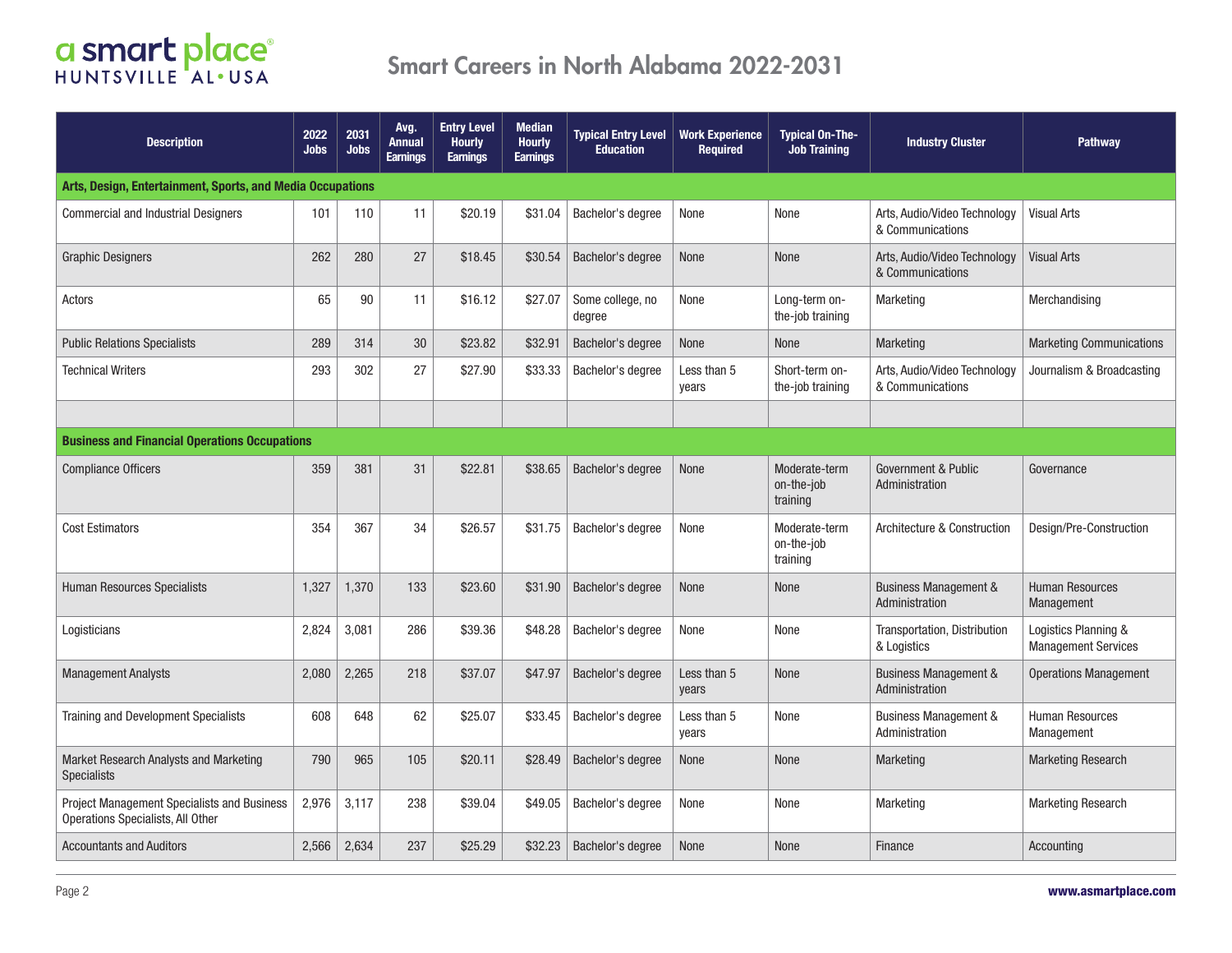| <b>Description</b>                                                                                        | 2022<br><b>Jobs</b> | 2031<br><b>Jobs</b> | Avg.<br>Annual<br><b>Earnings</b> | <b>Entry Level</b><br><b>Hourly</b><br><b>Earnings</b> | <b>Median</b><br><b>Hourly</b><br><b>Earnings</b> | <b>Typical Entry Level</b><br><b>Education</b> | <b>Work Experience</b><br><b>Required</b> | <b>Typical On-The-</b><br><b>Job Training</b> | <b>Industry Cluster</b>                            | <b>Pathway</b>               |
|-----------------------------------------------------------------------------------------------------------|---------------------|---------------------|-----------------------------------|--------------------------------------------------------|---------------------------------------------------|------------------------------------------------|-------------------------------------------|-----------------------------------------------|----------------------------------------------------|------------------------------|
| <b>Personal Financial Advisors</b>                                                                        | 315                 | 330                 | 25                                | \$21.37                                                | \$31.44                                           | Bachelor's degree                              | None                                      | Long-term on-<br>the-job training             | Finance                                            | Securities & Investments     |
| <b>Tax Preparers</b>                                                                                      | 135                 | 137                 | 15                                | \$17.95                                                | \$26.62                                           | High school<br>diploma or<br>equivalent        | None                                      | Moderate-term<br>on-the-job<br>training       | Finance                                            | <b>Business Finance</b>      |
| Financial and Investment Analysts, Financial<br>Risk Specialists, and Financial Specialists,<br>All Other | 749                 | 768                 | 60                                | \$33.77                                                | \$45.10                                           | Bachelor's degree                              | None                                      | Moderate-term<br>on-the-job<br>training       | Finance                                            | <b>Business Finance</b>      |
|                                                                                                           |                     |                     |                                   |                                                        |                                                   |                                                |                                           |                                               |                                                    |                              |
| <b>Computer and Mathematical Occupations</b>                                                              |                     |                     |                                   |                                                        |                                                   |                                                |                                           |                                               |                                                    |                              |
| <b>Computer Systems Analysts</b>                                                                          | 2,074               | 2,186               | 162                               | \$36.79                                                | \$48.58                                           | Bachelor's degree                              | None                                      | None                                          | <b>Information Technology</b>                      | <b>Network Systems</b>       |
| <b>Information Security Analysts</b>                                                                      | 963                 | 1,138               | 95                                | \$30.82                                                | \$43.86                                           | Bachelor's degree                              | Less than 5<br>years                      | None                                          | <b>Information Technology</b>                      | Network Systems              |
| <b>Computer and Information Research</b><br><b>Scientists</b>                                             | 272                 | 299                 | 23                                | \$51.74                                                | \$59.45                                           | Master's degree                                | None                                      | None                                          | <b>Information Technology</b>                      | Network Systems              |
| <b>Computer Network Architects</b>                                                                        | 1.005               | 1,008               | 61                                | \$42.53                                                | \$52.64                                           | Bachelor's degree                              | 5 years or more                           | None                                          | <b>Information Technology</b>                      | <b>Network Systems</b>       |
| <b>Network and Computer Systems</b><br><b>Administrators</b>                                              | 925                 | 963                 | 66                                | \$31.89                                                | \$38.67                                           | Bachelor's degree                              | None                                      | None                                          | <b>Information Technology</b>                      | <b>Network Systems</b>       |
| Database Administrators and Architects                                                                    | 389                 | 414                 | 32                                | \$30.59                                                | \$38.73                                           | Bachelor's degree                              | None                                      | None                                          | <b>Information Technology</b>                      | <b>Network Systems</b>       |
| Software Developers and Software Quality<br><b>Assurance Analysts and Testers</b>                         | 7,516               | 8,624               | 709                               | \$39.50                                                | \$52.19                                           | Bachelor's degree                              | None                                      | <b>None</b>                                   | <b>Information Technology</b>                      | <b>Network Systems</b>       |
| Web Developers and Digital Interface<br>Designers                                                         | 275                 | 318                 | 26                                | \$22.65                                                | \$33.30                                           | Associate's degree                             | None                                      | None                                          | <b>Information Technology</b>                      | <b>Network Systems</b>       |
| <b>Computer Occupations, All Other</b>                                                                    | 891                 | 992                 | 80                                | \$30.73                                                | \$46.41                                           | Bachelor's degree                              | None                                      | Moderate-term<br>on-the-job<br>training       | <b>Information Technology</b>                      | <b>Network Systems</b>       |
| <b>Operations Research Analysts</b>                                                                       | 349                 | 395                 | 30                                | \$39.28                                                | \$55.02                                           | Bachelor's degree                              | None                                      | None                                          | <b>Business Management &amp;</b><br>Administration | <b>Operations Management</b> |
| Data Scientists and Mathematical Science<br>Occupations, All Other                                        | 184                 | 217                 | 20                                | \$36.94                                                | \$43.96                                           | Bachelor's degree                              | None                                      | <b>None</b>                                   | <b>Business Management &amp;</b><br>Administration | <b>Operations Management</b> |
|                                                                                                           |                     |                     |                                   |                                                        |                                                   |                                                |                                           |                                               |                                                    |                              |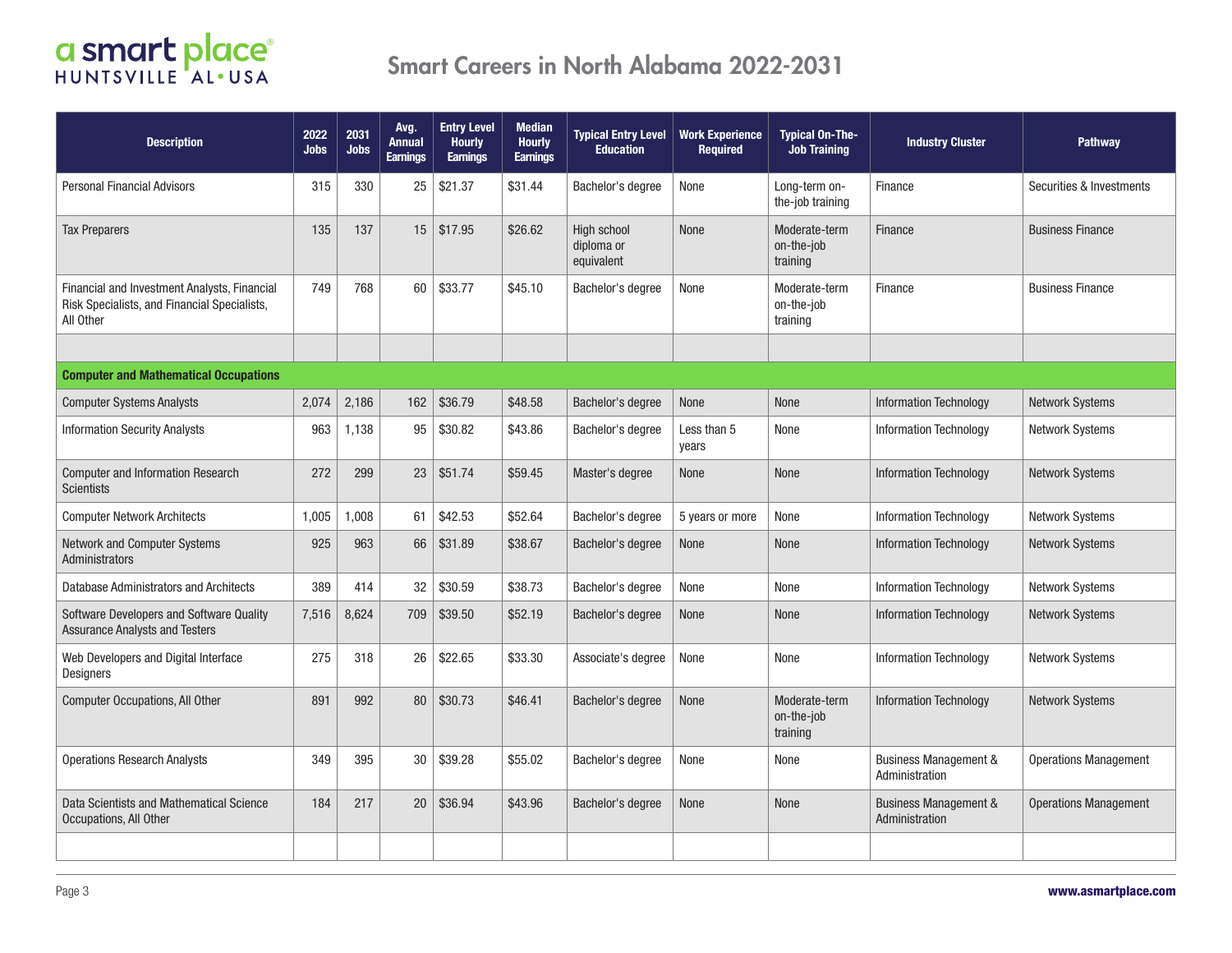# **CI Smart place**

| <b>Description</b>                                                            | 2022<br><b>Jobs</b> | 2031<br><b>Jobs</b> | Avg.<br>Annual<br><b>Earnings</b> | <b>Entry Level</b><br><b>Hourly</b><br><b>Earnings</b> | <b>Median</b><br><b>Hourly</b><br><b>Earnings</b> | <b>Typical Entry Level</b><br><b>Education</b> | <b>Work Experience</b><br><b>Required</b> | <b>Typical On-The-</b><br><b>Job Training</b> | <b>Industry Cluster</b>               | Pathway                                 |  |  |  |
|-------------------------------------------------------------------------------|---------------------|---------------------|-----------------------------------|--------------------------------------------------------|---------------------------------------------------|------------------------------------------------|-------------------------------------------|-----------------------------------------------|---------------------------------------|-----------------------------------------|--|--|--|
| <b>Construction and Extraction Occupations</b>                                |                     |                     |                                   |                                                        |                                                   |                                                |                                           |                                               |                                       |                                         |  |  |  |
| First-Line Supervisors of Construction Trades<br>and Extraction Workers       | 1,222               | 1,261               | 125                               | \$22.13                                                | \$27.52                                           | High school<br>diploma or<br>equivalent        | 5 years or more                           | None                                          | Architecture & Construction           | Construction                            |  |  |  |
| Plumbers, Pipefitters, and Steamfitters                                       | 747                 | 793                 | 84                                | \$20.59                                                | \$26.54                                           | High school<br>diploma or<br>equivalent        | None                                      | Apprenticeship                                | Architecture & Construction           | Construction                            |  |  |  |
| <b>Construction and Building Inspectors</b>                                   | 151                 | 166                 | 21                                | \$24.19                                                | \$29.04                                           | High school<br>diploma or<br>equivalent        | 5 years or more                           | Moderate-term<br>on-the-job<br>training       | Government & Public<br>Administration | Regulation                              |  |  |  |
|                                                                               |                     |                     |                                   |                                                        |                                                   |                                                |                                           |                                               |                                       |                                         |  |  |  |
| <b>Education, Training, and Library Occupations</b>                           |                     |                     |                                   |                                                        |                                                   |                                                |                                           |                                               |                                       |                                         |  |  |  |
| <b>Postsecondary Teachers</b>                                                 | 2,236               | 2,329               | 231                               | \$24.95                                                | \$30.85                                           | Doctoral or<br>professional<br>degree          | None                                      | None                                          | <b>Education &amp; Training</b>       | Teaching/Training                       |  |  |  |
| Elementary School Teachers, Except Special<br>Education                       | 2,223               | 2,349               | 176                               | \$22.07                                                | \$26.38                                           | Bachelor's degree                              | None                                      | None                                          | <b>Education &amp; Training</b>       | Teaching/Training                       |  |  |  |
| Secondary School Teachers, Except Special<br>and Career/Technical Education   | 952                 | 1,023               | 74                                | \$22.96                                                | \$26.91                                           | Bachelor's degree                              | None                                      | None                                          | <b>Education &amp; Training</b>       | Teaching/Training                       |  |  |  |
| Librarians and Media Collections Specialists                                  | 189                 | 198                 | 19                                | \$20.39                                                | \$26.76                                           | Bachelor's degree                              | Less than 5<br>years                      | None                                          | <b>Education &amp; Training</b>       | <b>Professional Support</b><br>Services |  |  |  |
| <b>Instructional Coordinators</b>                                             | 176                 | 188                 | 18                                | \$25.50                                                | \$30.84                                           | Master's degree                                | 5 years or more                           | None                                          | <b>Education &amp; Training</b>       | Professional Support<br><b>Services</b> |  |  |  |
|                                                                               |                     |                     |                                   |                                                        |                                                   |                                                |                                           |                                               |                                       |                                         |  |  |  |
| <b>Healthcare Practitioners, Healthcare Support and Technical Occupations</b> |                     |                     |                                   |                                                        |                                                   |                                                |                                           |                                               |                                       |                                         |  |  |  |
| <b>Physical Therapists</b>                                                    | 319                 | 339                 | 16                                | \$34.56                                                | \$39.27                                           | Doctoral or<br>professional<br>degree          | None                                      | None                                          | <b>Health Science</b>                 | <b>Therapeutic Services</b>             |  |  |  |
| Speech-Language Pathologists                                                  | 199                 | 226                 | 15                                | \$26.23                                                | \$30.28                                           | Master's degree                                | None                                      | Internship/<br>residency                      | <b>Health Science</b>                 | <b>Therapeutic Services</b>             |  |  |  |
| <b>Registered Nurses</b>                                                      | 5,547               | 5,705               | 317                               | \$23.07                                                | \$27.76                                           | Bachelor's degree                              | None                                      | None                                          | <b>Health Science</b>                 | <b>Therapeutic Services</b>             |  |  |  |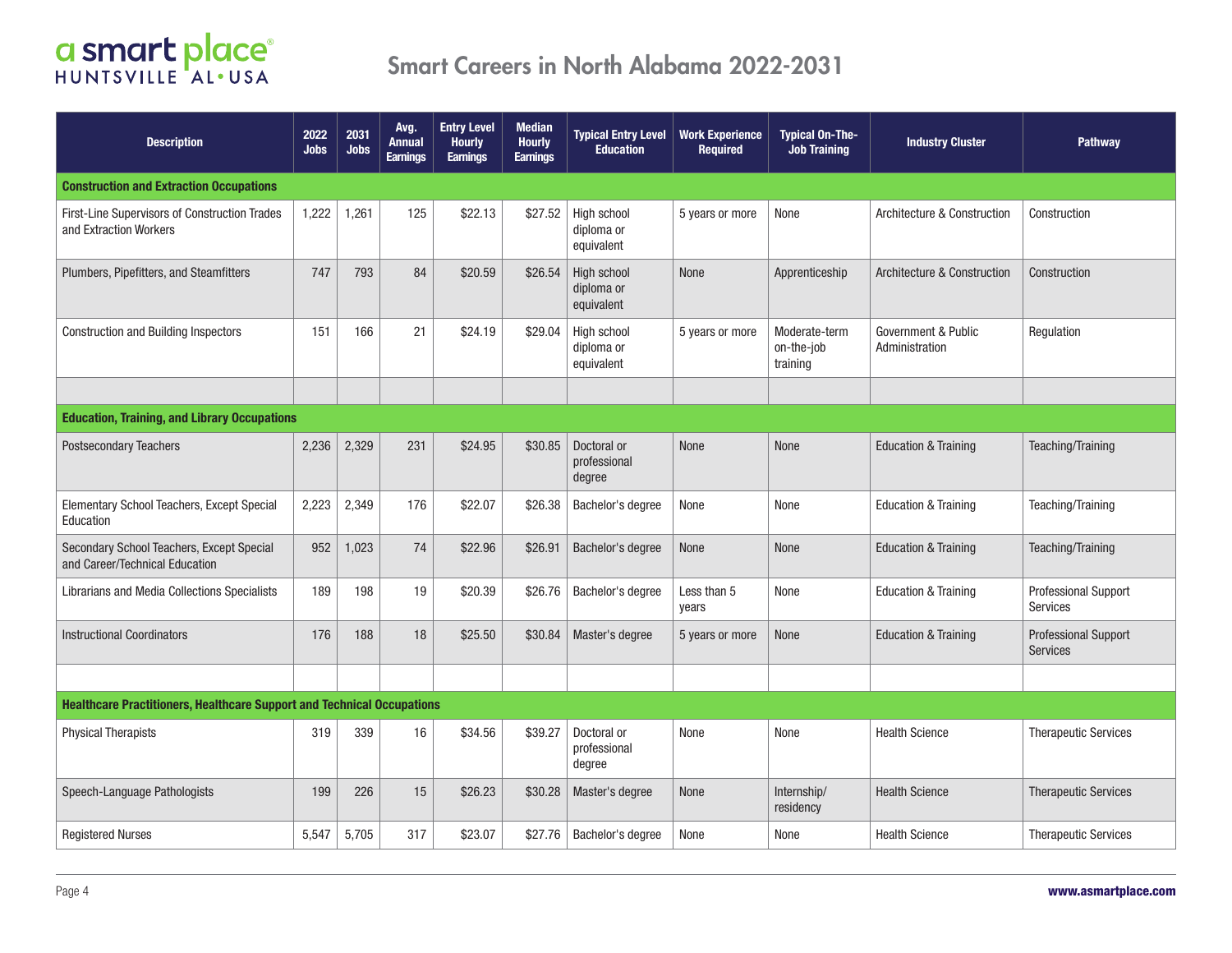| <b>Description</b>                                                      | 2022<br><b>Jobs</b> | 2031<br><b>Jobs</b> | Avg.<br><b>Annual</b><br><b>Earnings</b> | <b>Entry Level</b><br><b>Hourly</b><br><b>Earnings</b> | <b>Median</b><br><b>Hourly</b><br><b>Earnings</b> | <b>Typical Entry Level</b><br><b>Education</b> | <b>Work Experience</b><br><b>Required</b> | <b>Typical On-The-</b><br><b>Job Training</b> | <b>Industry Cluster</b>                                      | Pathway                                    |  |  |  |
|-------------------------------------------------------------------------|---------------------|---------------------|------------------------------------------|--------------------------------------------------------|---------------------------------------------------|------------------------------------------------|-------------------------------------------|-----------------------------------------------|--------------------------------------------------------------|--------------------------------------------|--|--|--|
| <b>Nurse Anesthetists</b>                                               | 312                 | 331                 | 18                                       | \$41.09                                                | \$79.08                                           | Master's degree                                | None                                      | None                                          | <b>Health Science</b>                                        | <b>Therapeutic Services</b>                |  |  |  |
| <b>Nurse Practitioners</b>                                              | 705                 | 919                 | 66                                       | \$41.37                                                | \$47.14                                           | Master's degree                                | None                                      | None                                          | <b>Health Science</b>                                        | <b>Therapeutic Services</b>                |  |  |  |
| Physicians, All Other; and Ophthalmologists,<br><b>Except Pediatric</b> | 751                 | 765                 | 23                                       | \$96.46                                                | \$114.63                                          | Doctoral or<br>professional<br>degree          | None                                      | Internship/<br>residency                      | <b>Health Science</b>                                        | <b>Therapeutic Services</b>                |  |  |  |
| <b>Diagnostic Medical Sonographers</b>                                  | 149                 | 170                 | 14                                       | \$24.48                                                | \$31.08                                           | Associate's degree                             | None                                      | None                                          | <b>Health Science</b>                                        | <b>Diagnostic Services</b>                 |  |  |  |
|                                                                         |                     |                     |                                          |                                                        |                                                   |                                                |                                           |                                               |                                                              |                                            |  |  |  |
| <b>Healthcare Support Occupations</b>                                   |                     |                     |                                          |                                                        |                                                   |                                                |                                           |                                               |                                                              |                                            |  |  |  |
| <b>Physical Therapist Assistants</b>                                    | 157                 | 174                 | 21                                       | \$26.00                                                | \$29.41                                           | Associate's degree                             | None                                      | None                                          | <b>Health Science</b>                                        | <b>Therapeutic Services</b>                |  |  |  |
|                                                                         |                     |                     |                                          |                                                        |                                                   |                                                |                                           |                                               |                                                              |                                            |  |  |  |
| <b>Installation, Maintenance, and Repair Occupations</b>                |                     |                     |                                          |                                                        |                                                   |                                                |                                           |                                               |                                                              |                                            |  |  |  |
| First-Line Supervisors of Mechanics,<br>Installers, and Repairers       | 872                 | 898                 | 82                                       | \$24.83                                                | \$31.80                                           | High school<br>diploma or<br>equivalent        | Less than 5<br>years                      | None                                          | Manufacturing                                                | Maintenance, Installation &<br>Repair      |  |  |  |
| <b>Avionics Technicians</b>                                             | 159                 | 172                 | 13                                       | \$25.47                                                | \$28.94                                           | Associate's degree                             | None                                      | None                                          | Manufacturing                                                | Maintenance, Installation &<br>Repair      |  |  |  |
| Mobile Heavy Equipment Mechanics, Except<br>Engines                     | 241                 | 262                 | 27                                       | \$20.89                                                | \$26.77                                           | High school<br>diploma or<br>equivalent        | None                                      | Long-term on-<br>the-job training             | Transportation, Distribution<br>& Logistics                  | Facility & Mobile Equipment<br>Maintenance |  |  |  |
|                                                                         |                     |                     |                                          |                                                        |                                                   |                                                |                                           |                                               |                                                              |                                            |  |  |  |
| <b>Legal Occupations</b>                                                |                     |                     |                                          |                                                        |                                                   |                                                |                                           |                                               |                                                              |                                            |  |  |  |
| Lawyers                                                                 | 764                 | 813                 | 42                                       | \$26.90                                                | \$46.23                                           | Doctoral or<br>professional<br>degree          | None                                      | None                                          | Law, Public Safety,<br><b>Corrections &amp; Security</b>     | <b>Legal Services</b>                      |  |  |  |
|                                                                         |                     |                     |                                          |                                                        |                                                   |                                                |                                           |                                               |                                                              |                                            |  |  |  |
| Life, Physical, and Social Science Occupations                          |                     |                     |                                          |                                                        |                                                   |                                                |                                           |                                               |                                                              |                                            |  |  |  |
| <b>Microbiologists</b>                                                  | 117                 | 120                 | 11                                       | \$40.47                                                | \$46.71                                           | Bachelor's degree                              | None                                      | None                                          | Architecture & Construction                                  | Design/Pre-Construction                    |  |  |  |
| Chemists                                                                | 212                 | 212                 | 20                                       | \$26.94                                                | \$36.32                                           | Bachelor's degree                              | None                                      | <b>None</b>                                   | Science, Technology,<br><b>Engineering &amp; Mathematics</b> | <b>Science &amp; Mathematics</b>           |  |  |  |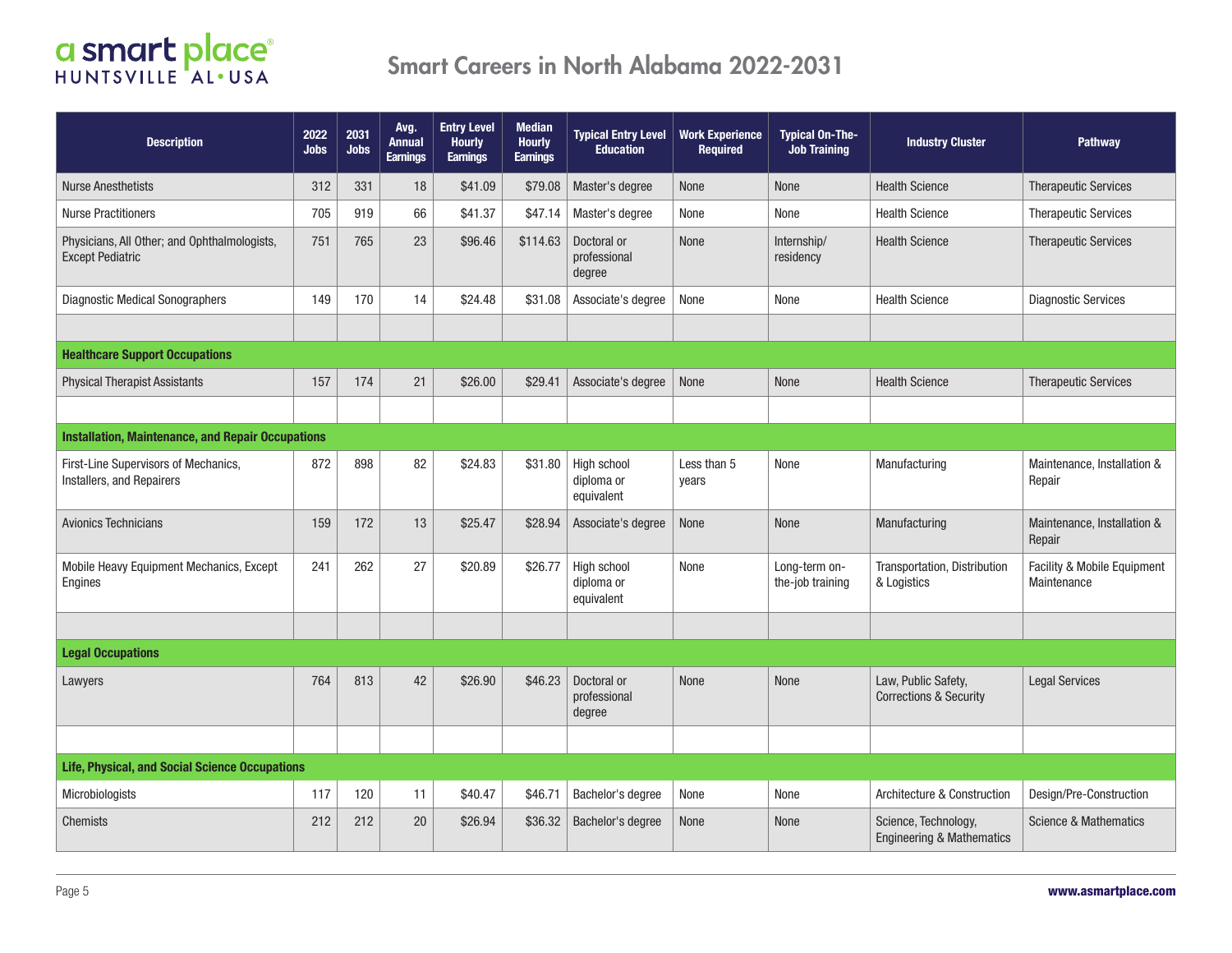| <b>Description</b>                                                   | 2022<br><b>Jobs</b> | 2031<br>Jobs | Avg.<br>Annual<br><b>Earnings</b> | <b>Entry Level</b><br><b>Hourly</b><br><b>Earnings</b> | <b>Median</b><br><b>Hourly</b><br><b>Earnings</b> | <b>Typical Entry Level</b><br><b>Education</b> | <b>Work Experience</b><br><b>Required</b> | <b>Typical On-The-</b><br><b>Job Training</b> | <b>Industry Cluster</b>                                      | <b>Pathway</b>                                                |  |  |  |
|----------------------------------------------------------------------|---------------------|--------------|-----------------------------------|--------------------------------------------------------|---------------------------------------------------|------------------------------------------------|-------------------------------------------|-----------------------------------------------|--------------------------------------------------------------|---------------------------------------------------------------|--|--|--|
| Environmental Scientists and Specialists,<br><b>Including Health</b> | 83                  | 97           | 11                                | \$21.69                                                | \$32.83                                           | Bachelor's degree                              | None                                      | None                                          | Science, Technology,<br><b>Engineering &amp; Mathematics</b> | Science & Mathematics                                         |  |  |  |
| Life, Physical, and Social Science Technicians,<br>All Other         | 89                  | 98           | 13                                | \$22.54                                                | \$32.39                                           | Associate's degree                             | None                                      | None                                          | Manufacturing                                                | <b>Manufacturing Production</b><br><b>Process Development</b> |  |  |  |
| Occupational Health and Safety Specialists                           | 193                 | 200          | 15                                | \$31.20                                                | \$41.89                                           | Bachelor's degree                              | None                                      | None                                          | Manufacturing                                                | <b>Manufacturing Production</b><br>Process Development        |  |  |  |
|                                                                      |                     |              |                                   |                                                        |                                                   |                                                |                                           |                                               |                                                              |                                                               |  |  |  |
| <b>Management Occupations</b>                                        |                     |              |                                   |                                                        |                                                   |                                                |                                           |                                               |                                                              |                                                               |  |  |  |
| <b>Chief Executives</b>                                              | 225                 | 244          | 18                                | \$31.82                                                | \$79.71                                           | Bachelor's degree                              | 5 years or more                           | None                                          | #N/A                                                         | #N/A                                                          |  |  |  |
| General and Operations Managers                                      | 4,251               | 4,555        | 398                               | \$42.35                                                | \$64.08                                           | Bachelor's degree                              | 5 years or more                           | None                                          | <b>Business Management &amp;</b><br>Administration           | <b>General Management</b>                                     |  |  |  |
| <b>Marketing Managers</b>                                            | 277                 | 315          | 29                                | \$43.24                                                | \$68.27                                           | Bachelor's degree                              | 5 years or more                           | None                                          | <b>Marketing</b>                                             | <b>Marketing Management</b>                                   |  |  |  |
| <b>Sales Managers</b>                                                | 386                 | 440          | 40                                | \$38.41                                                | \$51.16                                           | Bachelor's degree                              | Less than 5<br>years                      | None                                          | Marketing                                                    | <b>Marketing Management</b>                                   |  |  |  |
| <b>Administrative Services and Facilities</b><br><b>Managers</b>     | 202                 | 229          | 21                                | \$37.91                                                | \$52.77                                           | Bachelor's degree                              | Less than 5<br>years                      | None                                          | <b>Business Management &amp;</b><br>Administration           | <b>Operations Management</b>                                  |  |  |  |
| <b>Computer and Information Systems Managers</b>                     | 1,306               | 1,402        | 111                               | \$52.55                                                | \$68.81                                           | Bachelor's degree                              | 5 years or more                           | None                                          | <b>Business Management &amp;</b><br>Administration           | <b>Business Information</b><br>Management                     |  |  |  |
| <b>Financial Managers</b>                                            | 649                 | 739          | 60                                | \$46.59                                                | \$60.97                                           | Bachelor's degree                              | 5 years or more                           | None                                          | <b>Finance</b>                                               | <b>Business Finance</b>                                       |  |  |  |
| <b>Industrial Production Managers</b>                                | 469                 | 487          | 35                                | \$42.34                                                | \$55.33                                           | Bachelor's degree                              | 5 years or more                           | None                                          | <b>Business Management &amp;</b><br>Administration           | <b>Operations Management</b>                                  |  |  |  |
| <b>Purchasing Managers</b>                                           | 401                 | 401          | 32                                | \$52.04                                                | \$59.53                                           | Bachelor's degree                              | 5 years or more                           | None                                          | <b>Business Management &amp;</b><br>Administration           | <b>Operations Management</b>                                  |  |  |  |
| Transportation, Storage, and Distribution<br><b>Managers</b>         | 155                 | 161          | 13                                | \$36.67                                                | \$48.04                                           | High school<br>diploma or<br>equivalent        | 5 years or more                           | None                                          | Transportation, Distribution<br>& Logistics                  | Logistics Planning &<br><b>Management Services</b>            |  |  |  |
| Human Resources Managers                                             | 235                 | 257          | 22                                | \$45.24                                                | \$53.12                                           | Bachelor's degree                              | 5 years or more                           | None                                          | <b>Business Management &amp;</b><br>Administration           | <b>Human Resources</b><br>Management                          |  |  |  |
| <b>Construction Managers</b>                                         | 586                 | 654          | 52                                | \$21.91                                                | \$30.27                                           | Bachelor's degree                              | None                                      | Moderate-term<br>on-the-iob<br>training       | Architecture & Construction                                  | Construction                                                  |  |  |  |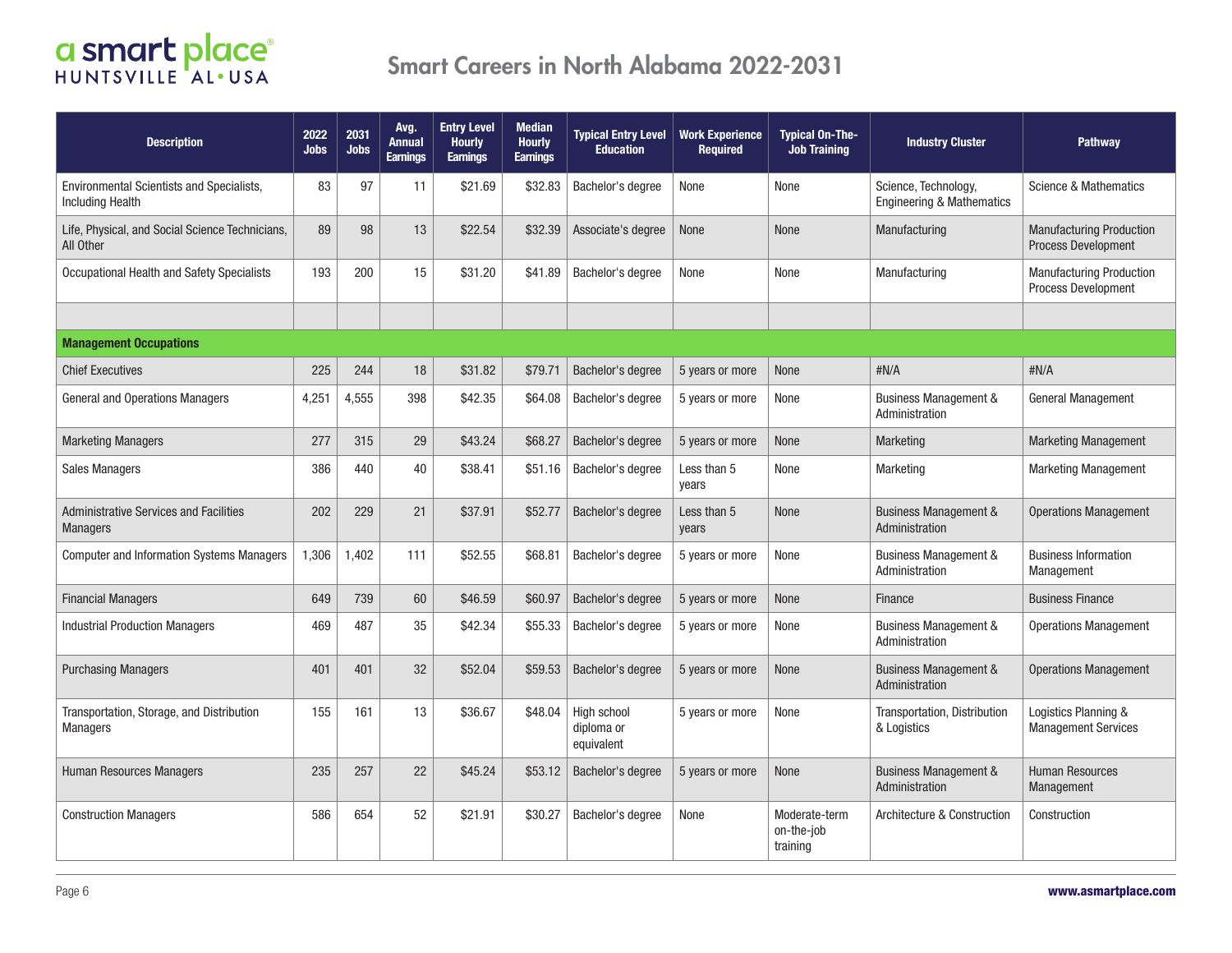| <b>Description</b>                                                                                                          | 2022<br><b>Jobs</b> | 2031<br><b>Jobs</b> | Avg.<br>Annual<br><b>Earnings</b> | <b>Entry Level</b><br><b>Hourly</b><br><b>Earnings</b> | <b>Median</b><br><b>Hourly</b><br><b>Earnings</b> | <b>Typical Entry Level</b><br><b>Education</b> | <b>Work Experience</b><br><b>Required</b> | <b>Typical On-The-</b><br><b>Job Training</b> | <b>Industry Cluster</b>                                      | Pathway                                                      |
|-----------------------------------------------------------------------------------------------------------------------------|---------------------|---------------------|-----------------------------------|--------------------------------------------------------|---------------------------------------------------|------------------------------------------------|-------------------------------------------|-----------------------------------------------|--------------------------------------------------------------|--------------------------------------------------------------|
| <b>Education Administrators, Kindergarten</b><br>through Secondary                                                          | 350                 | 371                 | 28                                | \$32.03                                                | \$38.47                                           | Master's degree                                | 5 years or more                           | None                                          | <b>Education &amp; Training</b>                              | <b>Administration &amp;</b><br><b>Administrative Support</b> |
| Education Administrators, Postsecondary                                                                                     | 333                 | 335                 | 24                                | \$33.30                                                | \$42.32                                           | Master's degree                                | Less than 5<br>years                      | None                                          | <b>Education &amp; Training</b>                              | Administration &<br><b>Administrative Support</b>            |
| Architectural and Engineering Managers                                                                                      | 1,005               | 1,047               | 78                                | \$61.64                                                | \$73.31                                           | Bachelor's degree                              | 5 years or more                           | None                                          | Science, Technology,<br><b>Engineering &amp; Mathematics</b> | Engineering & Technology                                     |
| <b>Medical and Health Services Managers</b>                                                                                 | 617                 | 726                 | 64                                | \$32.64                                                | \$41.89                                           | Bachelor's degree                              | Less than 5<br>years                      | None                                          | <b>Health Science</b>                                        | <b>Support Services</b>                                      |
| Social and Community Service Managers                                                                                       | 159                 | 177                 | 16                                | \$22.17                                                | \$30.32                                           | Bachelor's degree                              | Less than 5<br>years                      | None                                          | <b>Human Services</b>                                        | Family & Community<br>Services                               |
| Personal Service Managers, All Other;<br>Entertainment and Recreation Managers,<br>Except Gambling; and Managers, All Other | 1.078               | 1,175               | 93                                | \$20.11                                                | \$51.57                                           | Bachelor's degree                              | Less than 5<br>years                      | None                                          | <b>Human Services</b>                                        | Family & Community<br><b>Services</b>                        |
|                                                                                                                             |                     |                     |                                   |                                                        |                                                   |                                                |                                           |                                               |                                                              |                                                              |
| <b>Production Occupations</b>                                                                                               |                     |                     |                                   |                                                        |                                                   |                                                |                                           |                                               |                                                              |                                                              |
| First-Line Supervisors of Production and<br><b>Operating Workers</b>                                                        | 1,405               | 1,481               | 150                               | \$22.65                                                | \$30.68                                           | High school<br>diploma or<br>equivalent        | Less than 5<br>years                      | None                                          | Manufacturing                                                | Production                                                   |
| Water and Wastewater Treatment Plant and<br><b>System Operators</b>                                                         | 187                 | 191                 | 18                                | \$20.87                                                | \$26.34                                           | High school<br>diploma or<br>equivalent        | None                                      | Long-term on-<br>the-job training             | Manufacturing                                                | Production                                                   |
|                                                                                                                             |                     |                     |                                   |                                                        |                                                   |                                                |                                           |                                               |                                                              |                                                              |
| <b>Protective Service Occupations</b>                                                                                       |                     |                     |                                   |                                                        |                                                   |                                                |                                           |                                               |                                                              |                                                              |
| First-Line Supervisors of Firefighting and<br><b>Prevention Workers</b>                                                     | 142                 | 149                 | 10                                | \$26.91                                                | \$29.87                                           | Postsecondary<br>nondegree award               | Less than 5<br>years                      | Moderate-term<br>on-the-job<br>training       | Law, Public Safety,<br><b>Corrections &amp; Security</b>     | <b>Emergency &amp; Fire</b><br><b>Management Services</b>    |
|                                                                                                                             |                     |                     |                                   |                                                        |                                                   |                                                |                                           |                                               |                                                              |                                                              |